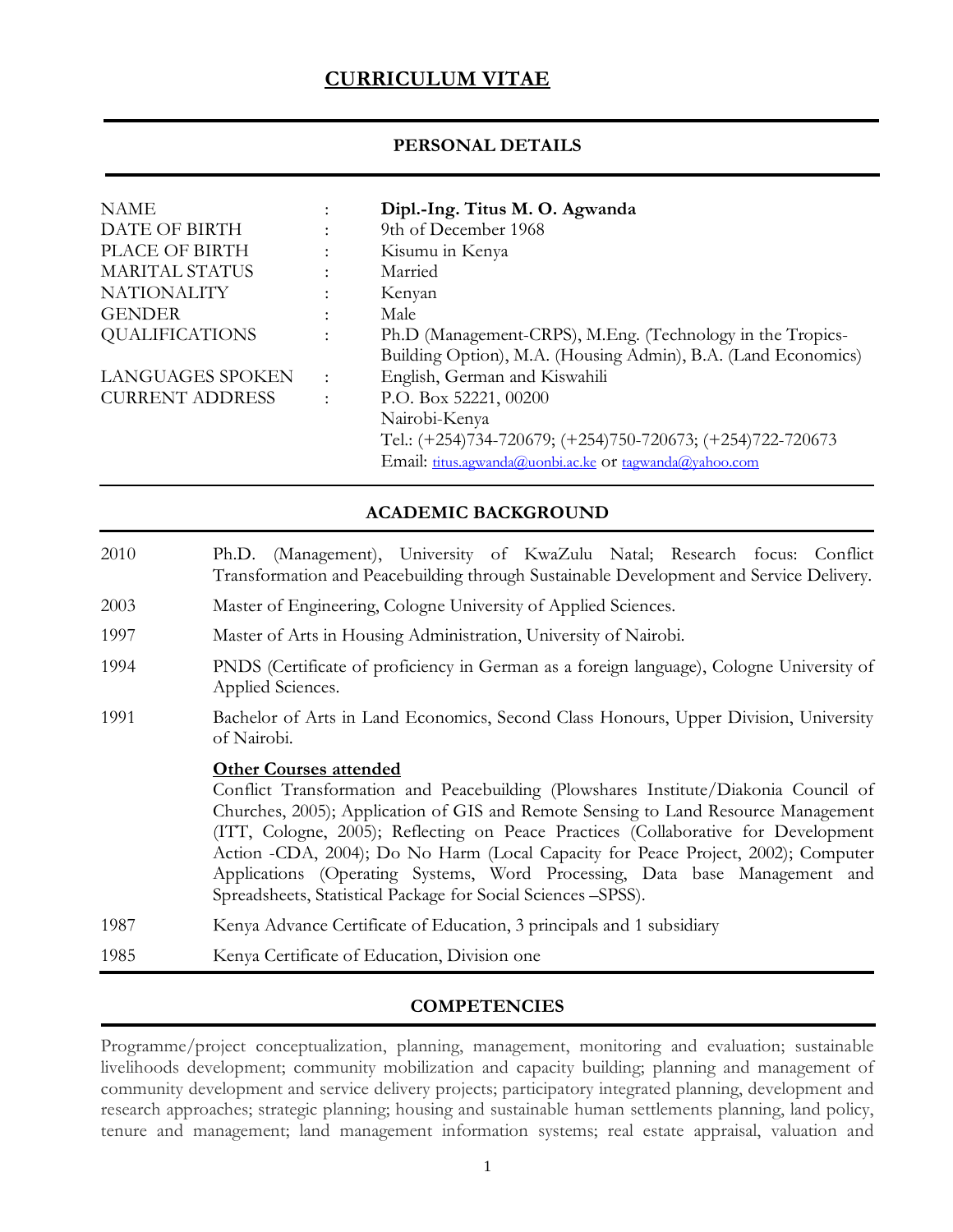management; housing policy and finance; urban housing economy, provision and management; local economic development, urban sociology and community development; research (formulation, implementation, documentation, report writing and presentation of research projects and research findings); facilitation and evaluation of peacebuilding and conflict transformation programmes; facilitation of conflict resolution processes (including mediation and negotiation); formulation, excellent working knowledge of Microsoft Windows, MS-Word, MS-Excel, MS-Access and MS-PowerPoint as well as SPSS.

# **SOME SELECTED KEY PROJECTS UNDERTAKEN**

- ß Analysis of Possible Partners for Regional Housing Development Programme in Eastern Africa (We Effect, 2013), on-going
- ß An Evaluation of the Alternatives To Violence Project in Kenya (American Friends Service Committee – AFSC, 2013), on-going
- ß City Level Housing Situation Analysis of Four Cities/Municipalities (GoK/Ministry of Housing) on going
- ß City/Municipal Situation Analysis of Conditions of Informal Settlements in 15 Cities/Municipalities (GoK/Ministry of Housing) – on going
- ß A snap shot analysis of conflict and security challenges facing Mombasa, Isiolo and Kisumu Counties in the light of the 2013 general elections (LCPI and Safer World, 2013)
- ß Evaluation of Somaliland Land Conflict Resolution and Secure Land Tenure Arrangements Project, UNDP Somalia (2012)
- **Training of South Sudan Local Government Administrative and Technical officers (form 10 States) on** Urban Development and Conflict Resolution – GIZ–SSD (2012)
- ß Ewaso Nyiro South River Basin An Analysis of Land Ownership Patterns and Socio-Economic Activities (UNEP), 2012
- ß Training of regional Experts (Kenya, Uganda, Tanzania, Zimbabwe and Zambia) on housing theory and practice, and housing sector operations – Part II (SCC-ROEA/SCC-ROSA), 2012
- ß Training of Land Administrators and Land Managers from 10 states of South Sudan on Land Administration, Land Management and Land Conflict Transformation (USAID/ARD-Tetra Tech, 2012)
- ß A baseline survey on capacity of local partners in South Sudan, Norwegian People's Aid (2011)
- ß Evaluation of DCA/RECONCILE resource based conflict resolution project in Jonglei State, South Sudan (2011)
- ß Participatory policy audit of land tenure, ownership and its effects on access to decent housing and basic services in Kisumu, Kitale and Mombasa within the framework of the new constitutional dispensation for Shelter Forum (2011)
- ß Training of regional Experts (Kenya, Uganda, Tanzania, Zimbabwe and Zambia) on housing theory and practice, and housing sector operations – Part I (SCC-ROEA/SCC-ROSA) 2011
- ß Development of land dispute resolution strategy/system for systematically addressing land disputes in South Sudan (UN-HABITAT – 2011)
- ß Development of computerized Programme and Projects Monitoring Monitoring System for the "The Right to Adequate Housing in Eastern and Southern Africa - SCC Regional Housing Programme for East and Southern Africa 2010 to 2015". The computerized PMS includes two components namely a static data base management component and a dynamic monitoring component (SCC-ROEA/SCC-ROSA 2011)
- ß Facilitation of extra-ordinary EAC peace and security experts meeting in Kigali (EAC 2011)
- ß Development of Programme and Projects Monitoring framework and a Computerized Monitoring System for the "The Right to Adequate Housing in Eastern and Southern Africa - SCC Regional Housing Programme for East and Southern Africa 2010 to 2015". The computerized PMS includes two components namely a static data base management component and a dynamic monitoring component (SCC-ROEA/SCC-ROSA 2010)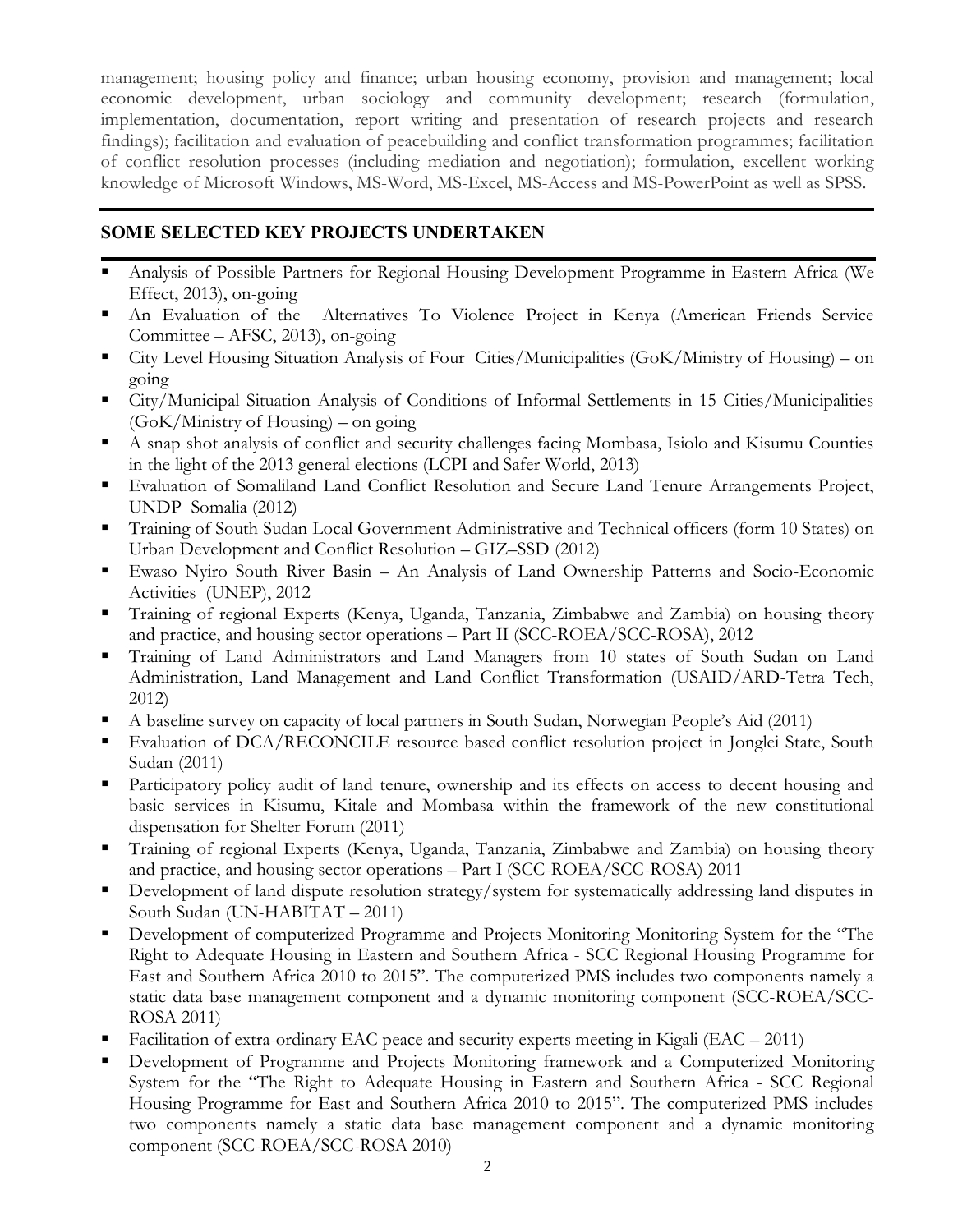- ß Socio-Economic and Physical Analysis Hai Zandia slums in Juba, South Sudan (UN-HABITAT/Ministry of Physical Infrastructure, South Sudan, 2010)
- Development of programme and project baseline survey tools/instruments; and review and consolidation of baseline survey results of Swedish Cooperative Centre and its seven regional partners for the "The Right to Adequate Housing in Eastern and Southern Africa - SCC Regional Housing Programme for East and Southern Africa 2010 to 2015" (SCC-ROEA/SCC-ROSA 2010)
- ß Analysis of security threats (including SALW) linked to the deepening of the Regional Integration for the East African Community Secretariat, EAC (2010/11)
- Land conflict analysis for South Sudan an analysis of the types of land conflicts, institutions and actors currently engaged in land conflict resolution, the methodologies and approaches used and existing coordination mechanisms related to land conflict resolution (UN-HABITAT – 2010)
- ß Development and review of the programme and project documents of "The Right to Adequate Housing in Eastern and Southern Africa - SCC Regional Housing Programme for East and Southern Africa (2010 to 2015)" for SCC and its seven regional partners. This included reviewing and harmonizing the programme/project objectives, core interventions, activities, inputs, expected outputs, outcomes and monitoring frameworks (SCC-2010)
- ß Training of regional expert pools (Western, Nyanza and Rift Valley, Kenya) in early warning and early response; conflict analysis and mapping; conflict resolution (conciliation, negotiation and mediation) and policy dialogue (Konrad Adenauer Stiftung – KAS/EU – 2010)
- ß Preparation of training instruments and facilitation of training on social accountability for Kenya Community Development Foundation (2010)
- ß Facilitation of inaugural processes of the Konrad Adenauer Foundation/EU Project on "Strengthening non-State Actors Capacities to Prevent Violence and Conflict in Rift Valley, Nyanza and Western Provinces" (2010)
- ß Formulation of Improved Housing through Community Capacity Strengthening Project for Shelter Forum - under Swedish Cooperative Centre supported regional programme (2009)
- ß Evaluation of Swedish Cooperative Centre supported projects in the housing sector namely: Sustainable Habitat Development Project (SHADE) and Improved Housing through Community Capacity Strengthening (2009).
- ß Evaluation of SIDA funded Industrial Regional Waste Water Management training programme conducted by Oseinala Friends of Lake Victoria for the Lake Victoria Basin in 1997-2008 (2009).
- ß An Assessment of settlement activities, environmental effects and conflicts in the Mau Catchment area for UNESCO (2009)
- ß Mara Trans-boundary Basin hydro-census: assessing micro and macro economic impacts of environmental settlement activities, environmental degradation and prevailing and potential land conflicts – for UNESCO (2009)
- ß Regional training of trainers in peacebuilidng involving participants from Kenya, Uganda and Sudan (for UNESCO-PEER and Japan Centre for Conflict Prevention), 2009.
- ß Girls and Water: Gender Sensitivity in School Sanitation and Hygiene Education (SSHE) in Kisumu an Evaluation of the Activities of Sustainable Aid in Africa International (SANA) for UNESCO-NAIROBI (2009)
- ß Facilitation of the extra-ordinary meeting of EAC Experts Group on Peace and Security and preparation of the Programme Document for the support of the Federal Republic of Germany to the EAC "Promotion of Peace and Security" Programme - EAC (2009).
- ß Organizing and facilitating SALW/peacebuilding and community development conferences in Busia and Migori districts for GTZ-EAC (2009)
- ß Development of peacebuilding and conflict transformation training manual for UNESCO-PEER/Japan Centre for Conflict Prevention – JCCP (2009)
- **Facilitation of Peacemaking Conferences between pastoralists and crop farmers in Eastern Equatoria,** DCA/SCC, 2006-2008
- ß Facilitation of Peacemaking Conferences among various Dinka groups in Dong Jol community of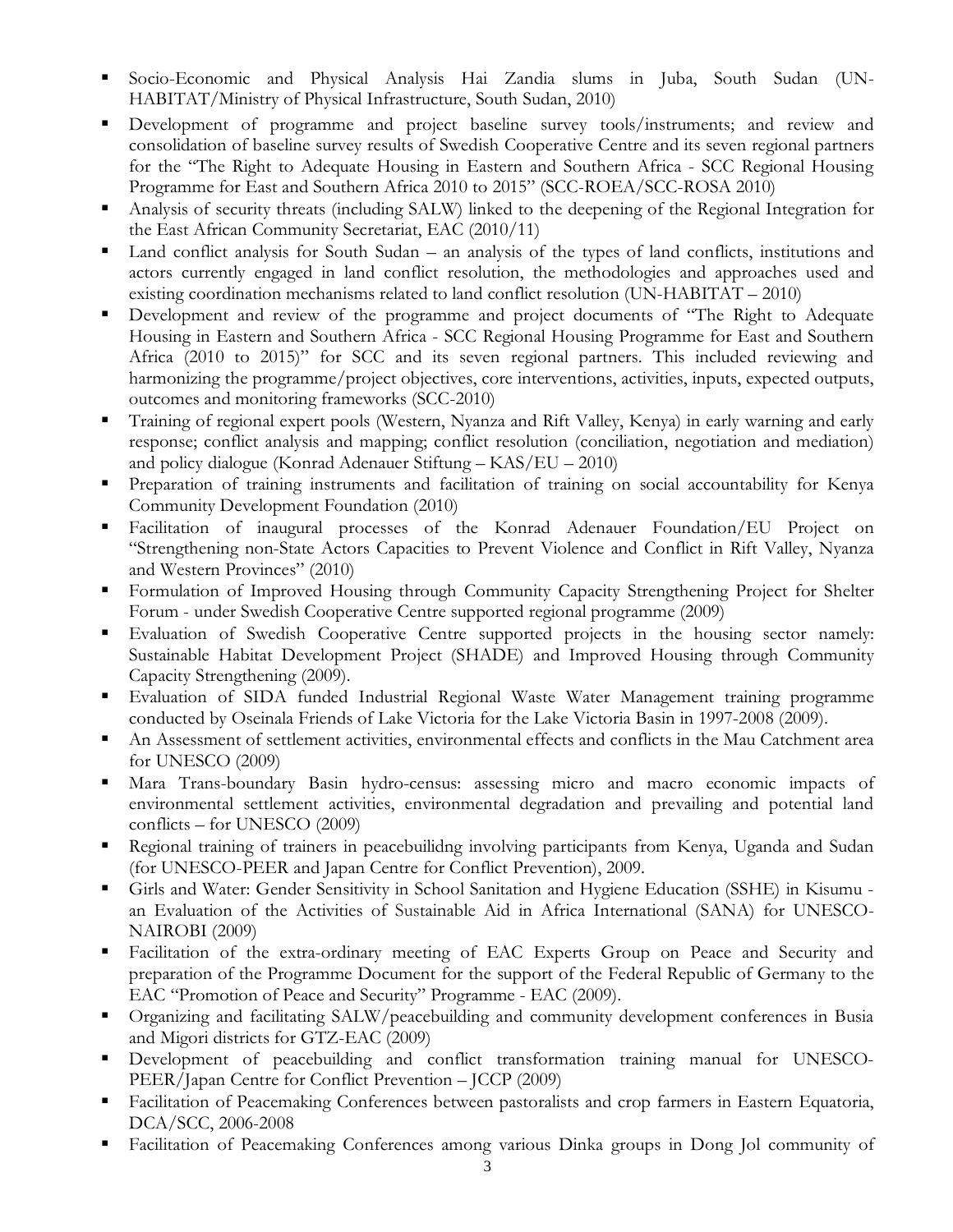Upper Nile, DCA/SCC, 2007-2009

- ß Small Arms and Light Weapons (SALW) assessment and education process in Eastern Equatoria , South Sudan (2008)
- ß Evaluation of peace programmes of three key partners of DanChurch Aid (SCC, NRDO and SSUDO) using a combination of IEA and LFA (2007-8).
- ß Formulating and implementing phase two of Nuba Mountains Peacebuilding and community development project for DanChurch Aid/SCC (2008)
- Implementation of phase one of the Siaya Terra peace, education and community development programme for Seeds of Peace Africa and Intervida World Association – Kenya (2008)
- ß Development of Peacebuilding Training Manual for the DanChurchAid/SCC (2008)
- **Formulation and implementation of Youth Leadership and Development Programme for Lake State in** South Sudan for Sudan Council of Churches (2007-8)
- ß Training of Local Government leaders, Church leaders, Community leaders and Development workers in Blue Nile, Eastern Equatoria, Upper Nile, Central Equatoria and Southern Kordofan on Peacebuilding, conflict resolution and Conflict Sensitive Development Approaches - DCA/SCC, 2006- 2008.
- **Formulation and implementation of phase one of Nuba Mountains peacebuilding and community** development project (2007-2008)
- ß Assessment of urban IDP situations in Nairobi in Kenya to analyse the context of conflict in which the camps were operating, assess how the camp responses were interacting with the conflict context and propose programming options (2008).
- ß Evaluation of CORDAID Programme Two and 17 individual Programme Two (Slum development and Youth in the City) Urban partners in Kenya (2007 to 2008) using a combination of IEA and LFA. The organizations evaluated includes: Pamoja Trust, Shelter Forum, Maji na Ufanisi, Undugu Society of Kenya (USK), Pamoja Trust, FIDA, Shelter Forum, Community Aid International (CAI), Community Renewal Center (CRC), CIPAC, Moraa New Hope Foundation (MNHF), Comboni Sisters, Kenya Aids NGO Consortium (KANCO) and Ufadhili Trust, Lake Victoria Development Consortium (LAVIDEC), Civil Society Organisation Network (CSO-Net), Kisumu Urban Apostolic Programme (KUAP), Kisumu Youth Football Association (KYFA) and Ujima Foundation.

The evaluation involved analysis of the organizations in terms of their focus, core programmes, strategies, programme objectives, activities and relevance; institutional structures/systems and capacities; progress, achievements and impact; efficiency, effectiveness and coherence; partnerships, networks and linkages.

- ß Development of a Trauma Healing Manual for Sudan Council of Churhces (2007)
- ß Formulation of integrated education support and community development framework and strategy for primary schools in Nyanza (Intervida World Association) - 2007.
- ß Preparation of Strategic plan for Peace Direct and Collaborative for Peace Sudan (2007)
- **Community Peacebuilding Approaches in Southern Sudan (a research for the New Sudan Council of** Churches, 2006-7).
- ß Preparation of Regional Rural Housing Strategy Framework (East African Region) for the Swedish Cooperative Center (2006).
- ß Baseline survey on selected impact indicators of education and community development in lake-front districts of Nyanza province. A study for Intervida World Alliance/Seeds of Peace (2006).
- ß A survey of existing possible partners for housing programmes in the East African Region, a study for the Swedish Cooperative Centre, Regional Office for Eastern Africa (2005).
- **•** Preparation of Kenya Slum Upgrading Programme Implementation and Finance Strategy as a consultant (2005).
- ß Socio-economic mapping and analysis of actors in Kibera slums (Nairobi) and Kisumu slums (2005).
- ß Housing Market Analysis of the Coastal Region in Kenya For the National Housing Corporation  $(2004-5)$ .
- Compiling and editing Hand Book of the Ministry of Lands and Housing (2004).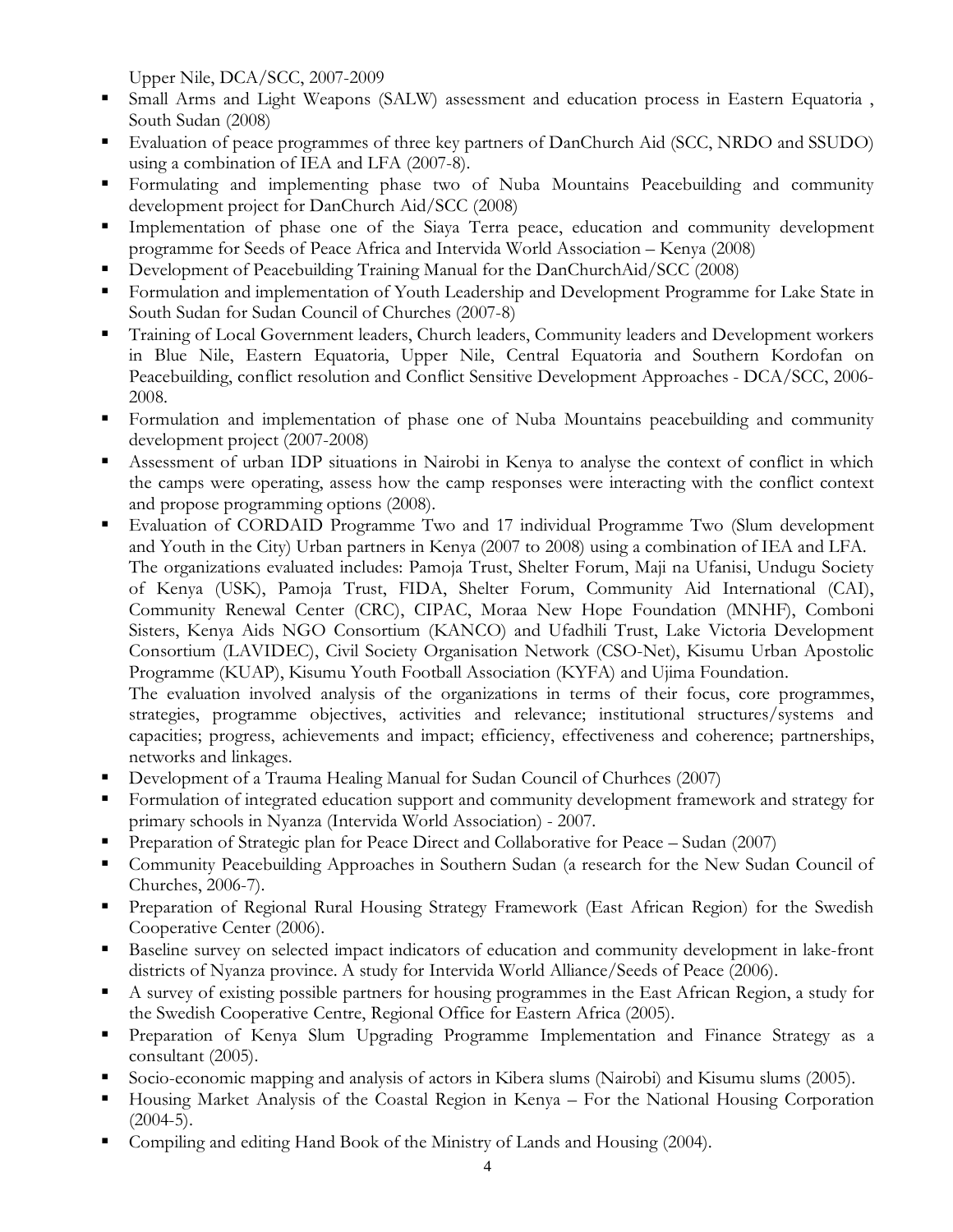- ß Preparation of a 5 year strategic plan for Housing and Building Research Institute UoN (2004)
- ß Feasibility study, Preparation of low-cost housing development project documents, business plan and financial strategy - For East African Finance and Leasing Company Limited based in Kampala Uganda  $(2004).$
- ß Co-ordination and Supervision of the Study of Actors in Kibera Informal Settlement, Nairobi For the Ministry of Roads, Public Works and Housing (2003/4).
- ß Urban Disasters in Kenya: Government Responses and Preparedness (2003/4).
- ß Evaluation of NACHU's Sectoral Development Programme in Huruma Slum Settlement Nairobi for ITDG-EA (2003).
- Coordinating the inception and preparatory phases of the Kenya Slum Upgrading Programme including the preparation of the Memorandum of Understanding, Programme document, Project Document, Preliminary Slum Upgrading Policy etc, and was a member of the Joint Project Planning Team (2001-2004).
- ß Training for the Informal Urban House Building Artisans, a research for ITDG-EA (1997).
- **Participated in valuation of the properties and tools of Kenya Industrial Research and Development** Institute (1999).
- ß House Improvement in the Informal Settlements, a research for M.A. thesis for a Degree in MA Housing administration at the Faculty of Architecture Design and Land Development, University of Nairobi (1997).

### **PUBLICATIONS**

People-to-people peacemaking and peacebuilding: A review of the work of the New Sudan Council of Churches: African Security Review, Vol 18(2), June 2009

#### TRAINING MANUALS DEVELOPED

- 1. Training of Trainers Manual: Peace Building in the Great Lakes and Horn of Africa (For UNESCO PEER and JCCP)
- 2. Conflict Transformation and Peacebuilding Training Manual (for Sudan Council of Churches)
- 3. Trauma Healing and Reconciliation: A Facilitators Manual (for Sudan Council of Churches)

## **WORKING EXPERIENCE**

## **Current Engagements**

**1. 2003 February to date: Research Fellow/Lecturer at the Department of Architecture and Building Science, University of Nairobi.**

*Duties and responsibilities*

- Instructor in Urban Land Policy and Management, Local Economic Development, Housing in Urban Development, Local Government Management, Housing Policy and Finance, Urban Sociology and Social Structures, Computer Applications in Urban Management, Computer application in Valuation and Estate management, Appropriate Building Materials and Technologies.
- Conducting research on land management, governance, economic development, housing, , urban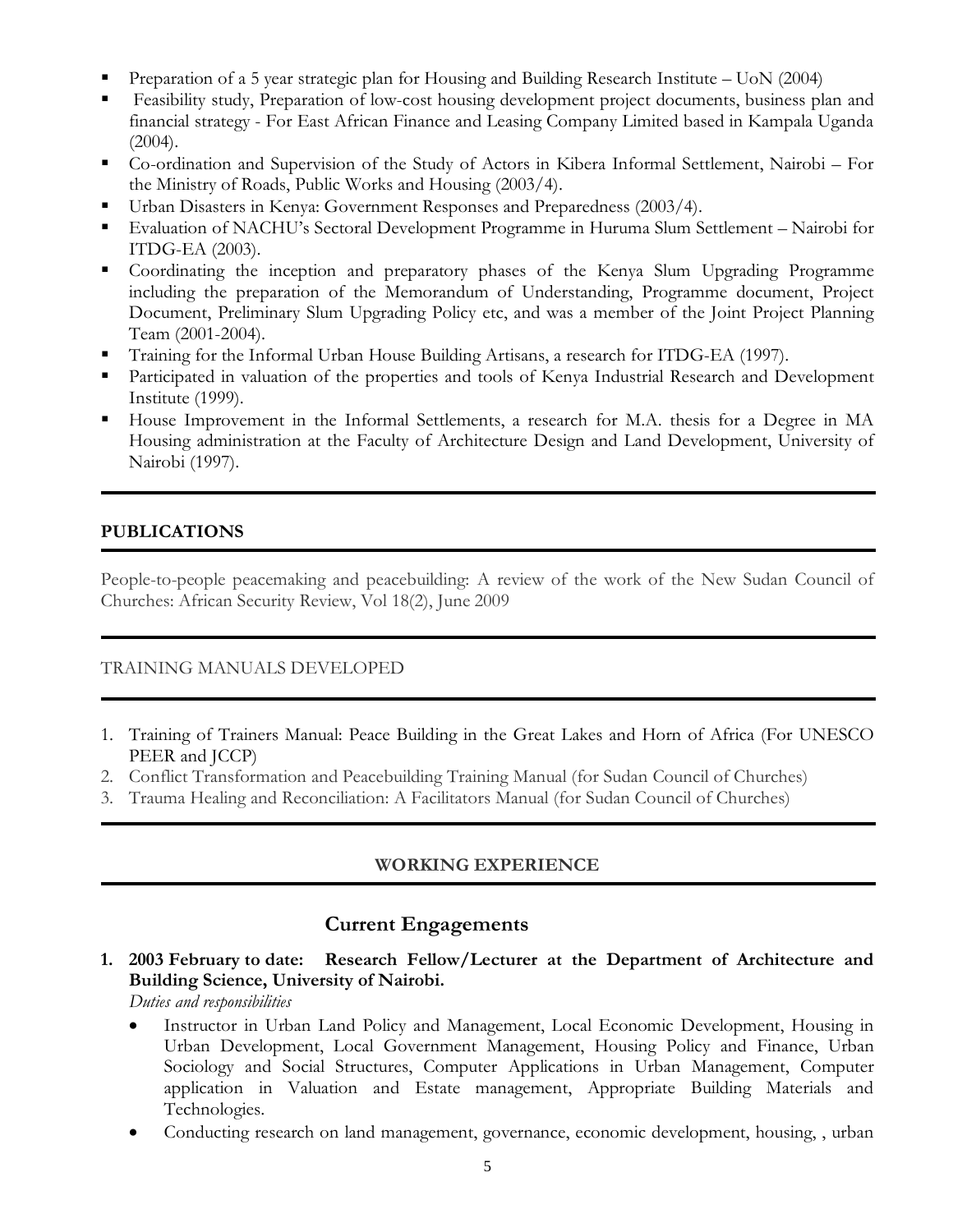development and building technology, and supervising dissertation writers.

- **2. Director, Heritage Property Consultants (since 2010)**
- **3. Chairman Board of Directors of South C Management Ltd (since 2006)**
- **4. Executive Chairman of Trans-Africa Regional Institute for Peace and Development**
- **5. Managing Consultant at SILVERWIND CONSULTANTS, a Community Development and urban housing Consultancy firm since 2001**

# **Previous Engagements**

# **September 2007 to 2009: Justice, peacebuilding and community development consultant for DanChurch Aid (DCA)/SCC**

## *Duties and responsibilities*

- · Formulating and overseeing implementing of peacebuilding and community development programmes/projects in Nuba Mountains (Sudan)
- · Training and capacity building for communities, community leaders, local authority staff and church leaders on governance, leadership, peacebuilding and participatory community development.
- · Capacity building for project officers
- · Developing and supporting implementation of peacebuilding and community development pilot projects
- · Conducting research on governance, appropriate peacebuilding, community development and service delivery methodologies as well as indigenous conflict resolution methodologies.

# **June 2006 to 2009: Peace, Justice and Development Consultant for the New Sudan Council of Churches (NSCC) and now Sudan Council of Churches (SCC)**

*Duties and responsibilities*

- · Formulating and overseeing implementation of development programmes/projects (education, water, livelihoods etc.) and peacebuilding and in Southern Sudan.
- · Preparation of programme and project specific proposals and budgets presented to partners and donors.
- · Training, capacity building and support for SCC partners and church leaders on peacebuilding and conflict sensitive development initiatives
- · Facilitating the formation and supporting operations of Inter-church Peace Councils (ICC) in various regions.
- · Organising and conducting community trainings on peacebuilding and participatory sustainable community development.
- · Developing and supporting implementation of peacebuilding and community development pilot projects.
- · Conducting research on appropriate development and service delivery methodologies, peacebuilding, as well as indigenous conflict resolution methodologies.
- · Developing materials for community training in sustainable livelihoods and participatory development., peacebuilding and trauma healing,
- · Monitoring and evaluating peacebuilding and development projects.
- · Conducting seminars on the dissemination of the Comprehensive Peace Agreement

# **Key tasks undertaken**

- a) Evaluation and refocusing of the N/SCC community development and peacebuilding programme.
- b) Formulating phase one and phase two of the Nuba Mountains community development project
- c) Training of community leaders, church leaders and development workers on integrated community development and governance approaches in Kadugli, Kauda and Kurchi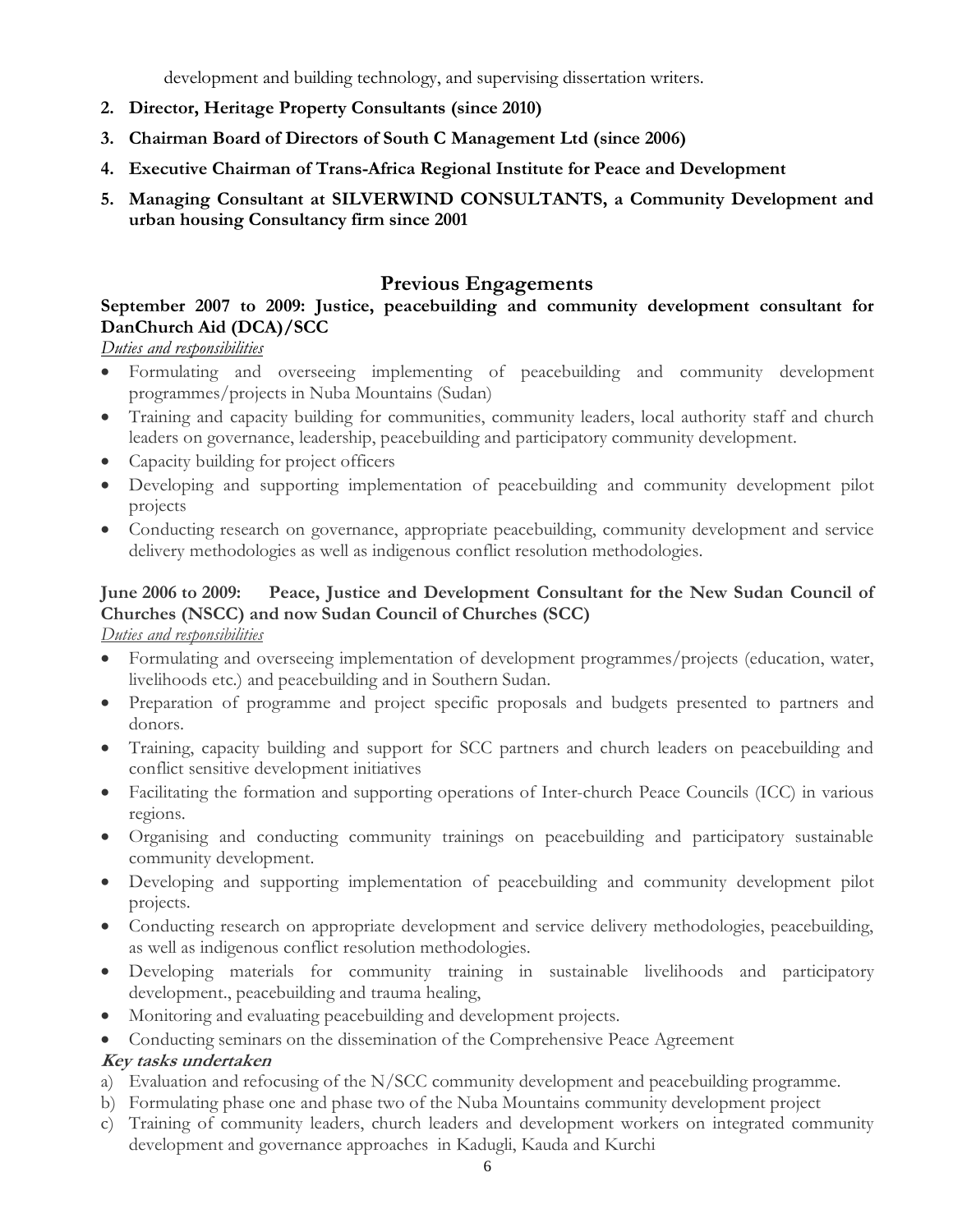- d) Institutionalisation and capacity building for Nuba Mountains ICC and church leader.
- e) Formulation and implementation of ICC community development pilot project for women and the youth in Nuba Mountains
- f) Formulation and implementation of sustainable livelihoods project for the Pacong Youth in Rumbek East County, an ICC pilot development project
- g) Development of CPA community education and sensitization approaches and materials.
- h) Governance, Leadership, Peacebuilding and conflict transformation training (including application of DNH and RPP) for Church leaders, community leaders and development workers in Nuba Mountains
- i) Governance, Leadership, Peacebuilding and conflict transformation (including application of DNH and RPP) training for Church leaders, community leaders and development workers in Blue Nile State.
- j) Training on foundation skills for conflict resolution (including Mediation and Negotiation) for Church leaders, community leaders and development workers in Blue Nile State and Eastern Equatoria.
- k) Leadership, sustainable livelihoods and conflict sensitive planning training for youth leaders in Lake State
- l) Peacebuilding and conflict transformation training, and a trauma healing process for Church leaders, community leaders and development workers in Eastern Equatoria.
- m) Peace making/negotiations and reconciliation process for the Dinka Padang/Dong Jol community in Upper Nile (Between community, leaders, SPLA soldiers and militias).
- n) Development of Community Peacebuilding and Conflict Transformation training manuals
- o) Development of a Trauma Healing manual

# **2007 February to January 2008: Ethiopian Civil Service College (Addis Ababa)**

Position: Expatriate instructor on urban housing provision and management, housing policy and finance, urban economic and social development, urban safety and security, and urban real estate development and management, for the Urban Management Masters Programme at Ethiopian Civil Service College, Addis Ababa (from February 2007 to January 2008).

Duties and responsibilities

- ß Conducting research on urban real estate development, urban housing and urban security
- ß Advising the ministry of public works and ministry of local government and housing
- **Instructing and supervising Masters Students**
- ß Curriculum planning development

## **2001 January to February 2004: Ministry of roads and Public Works**

Position: Senior Housing Planning Officer/officer in charge, Kenya Slum Upgrading Programme (KENSUP)

Duties and responsibilities

- ß Coordinator of the Kenya Slum Upgrading Programme and a secretary to the Joint Project Planning Team charged with planning the Programme (head of the secretariat and responsible for the formulation, development and institutionalization of the Kenya Slum Upgrading Programme during the inception phase, preparatory phase and initial implementation phase).
- ß Formulating, Supervising and monitoring the implementation of housing projects.
- ß Head of the programme secretariat and responsible for programme administration
- ß Setting up and Institutionalising Programme Implementation Units.
- **Executive Capacity building for the Programme Units (Settlement Executive committees, Settlement Project** Implementation Units, Local Authority Programme Implementation Units).
- ß Settlement Community and stakeholders mobilization and training for active and effective participation in the programme and its projects.
- ß Preparation of Programme documents, project documents, budgets and agreements and memorandum of understanding between programme partners (Government of Kenya, UN-Habitat, International development agencies).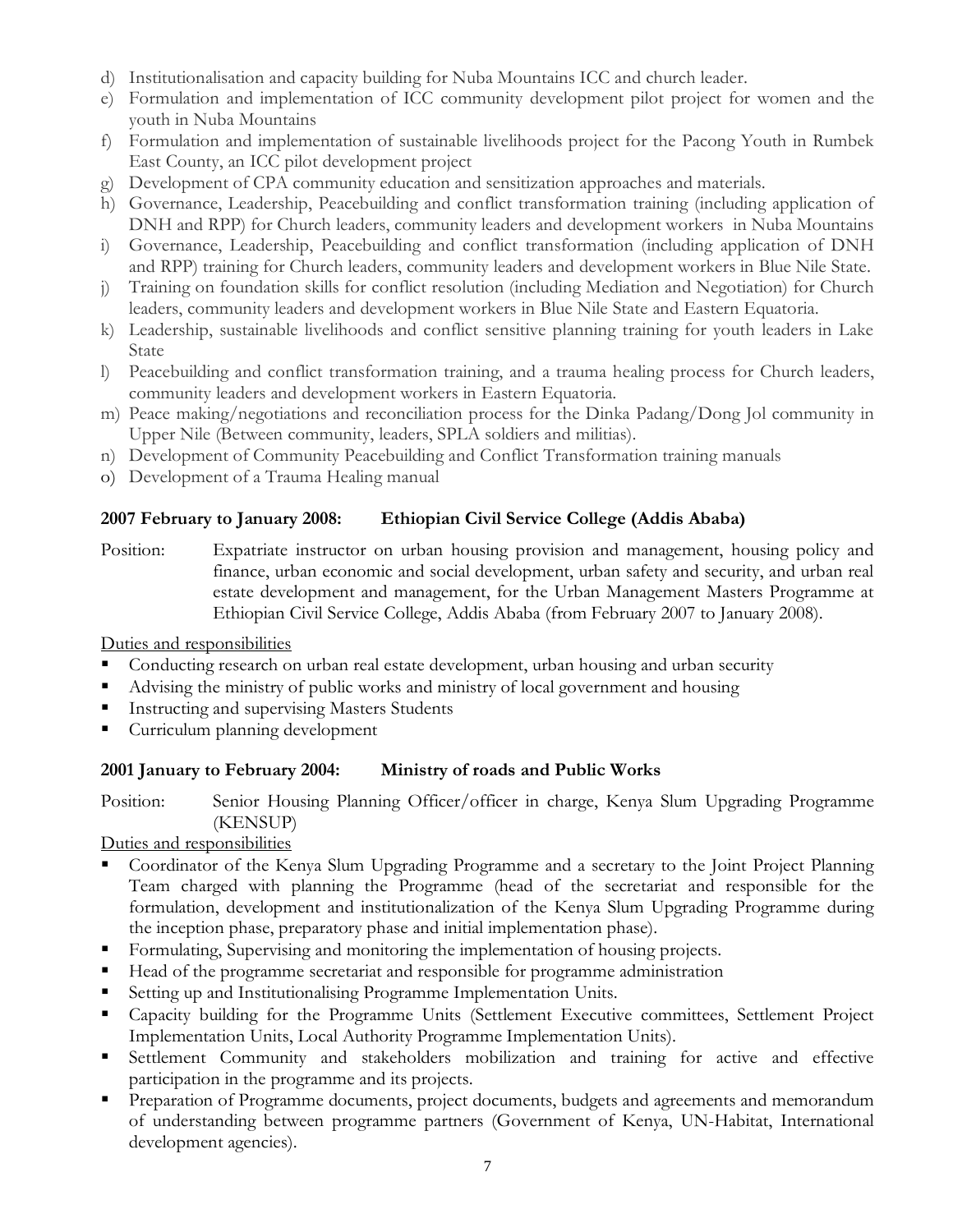- ß Conduction social and physical mapping in settlements selected for implementation.
- Fund raising for the programme (from the government and other partners especially international development agencies).
- Monitoring and evaluation of the progress on programme components and projects.
- ß Organizing training programmes in low cost housing and human settlement issues.
- ß Formulation of slum upgrading policy, strategies and integrating the same into the national development plan and housing policy.
- ß Forward planning, appraisal, monitoring and evaluation of housing projects.
- ß Carrying out pre-investment studies and financial analysis of shelter related investments/developments.
- ß Organizing training programmes in low cost housing and human settlement issues.

## **1998 to May 2001: Integer Limited.**

Position: Property Manager/Projects co-coordinator.

Duties and responsibilities

- ß Carrying out valuation of group properties as well as rental assessment on existing as well as proposed development.
- On time rent collection.
- **Ensuring that all properties are well maintained**
- ß Preparation and execution of all leases and ensuring that the landlord's interests are secured.
- ß Ensuring that all property records are properly kept and updated on a regular basis. Such details include property values, ownership, land rent, rates, occupancy, income receivable and received, etc.
- Supervision of all staff within the property section.
- **Ensuring that all outgoings the properties are met and penalties from non-payment avoided.**
- **Preparation of regular property status report indicating physical conditions, income, market situation** etc. and recommendations aimed at improving the portfolio.
- **•** Preparation of feasibility studies and cash flow analysis on projects.
- Preparation of annual property budgets.
- ß Assisting the Managing Director in various capacities in all matters relating to property management and development.
- ß Handling all legal matters pertaining to all company properties.

## **1992-1998: Ministry of Public Works and Housing as a Housing Planner in the Technical Division of the Housing Department.**

Duties and responsibilities

- ß Advising the provincial administration and the local authorities on matters relating to land for housing
- **•** Considering and approval of applications for Housing projects
- Changes of user and extension leases on government properties
- ß Serving in the Housing Policy Task-Force
- **Formulating strategies and projects for the realization of Housing Policy Objectives and implementing** the same
- **•** Accumulating an organized and systematic information system concerning land, housing and other shelter related issues
- ß Assessment of the housing need, stock and demand
- ß Estimating accommodation needs for Government employees in liaison with other Ministries
- ß Evaluation of financial and economic viability of housing and human settlement development programmes.
- ß Organizing training and dissemination of low cost building technologies for community based organizations and private entrepreneurs.
- Preparation of monitoring and evaluation procedures for housing projects